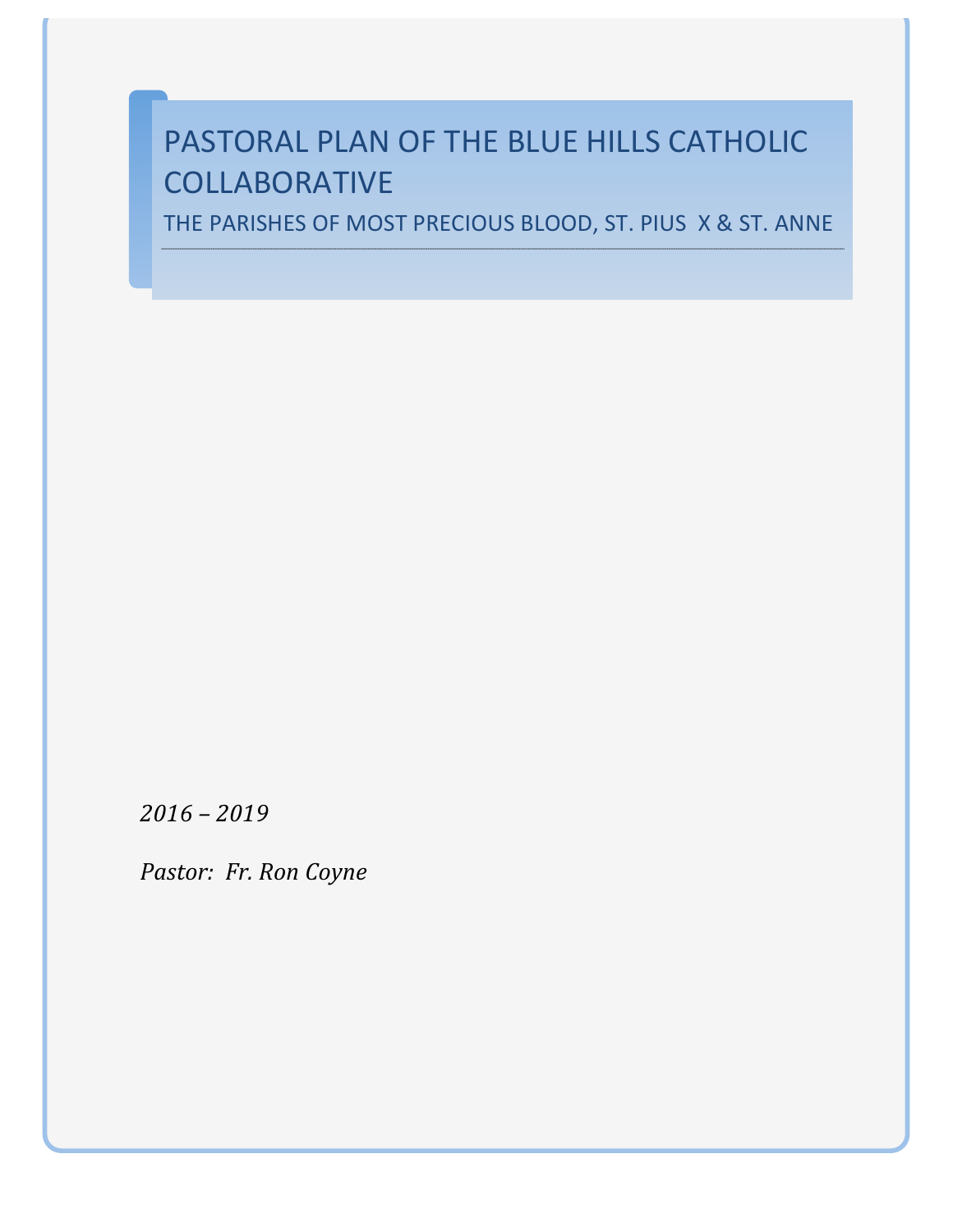#### Friends,

Welcome to the Blue Hills Collaborative Experience. We have been a Collaborative since June 2014. Our parishes of St Pius X, Most Precious Blood and St Anne are vibrant faith communities with great histories. We are privileged to add to that wonderful story.

The Church is our avenue into peoples' lives. We are all called to be Disciples of Christ. We are challenged by the gospel to share our faith with humanity. As the Second Vatican Council reminded us so well; it is not the church and the world but the Church in the world. All of God's creation makes God's presence known. I believe that it is our responsibility to meet the people of God, to listen to their story, to invite them to celebrate with us and to make them welcome in our faith community.

Like everything else in our world, we evolve. Our Church is blessed with your presence. The welcoming spirit of our parishes is captured in these words found on the signs in our Collaborative's three Churches, "God's unconditional love celebrated here. Welcome!"

Enjoy Life!

Fr. Ron Coyne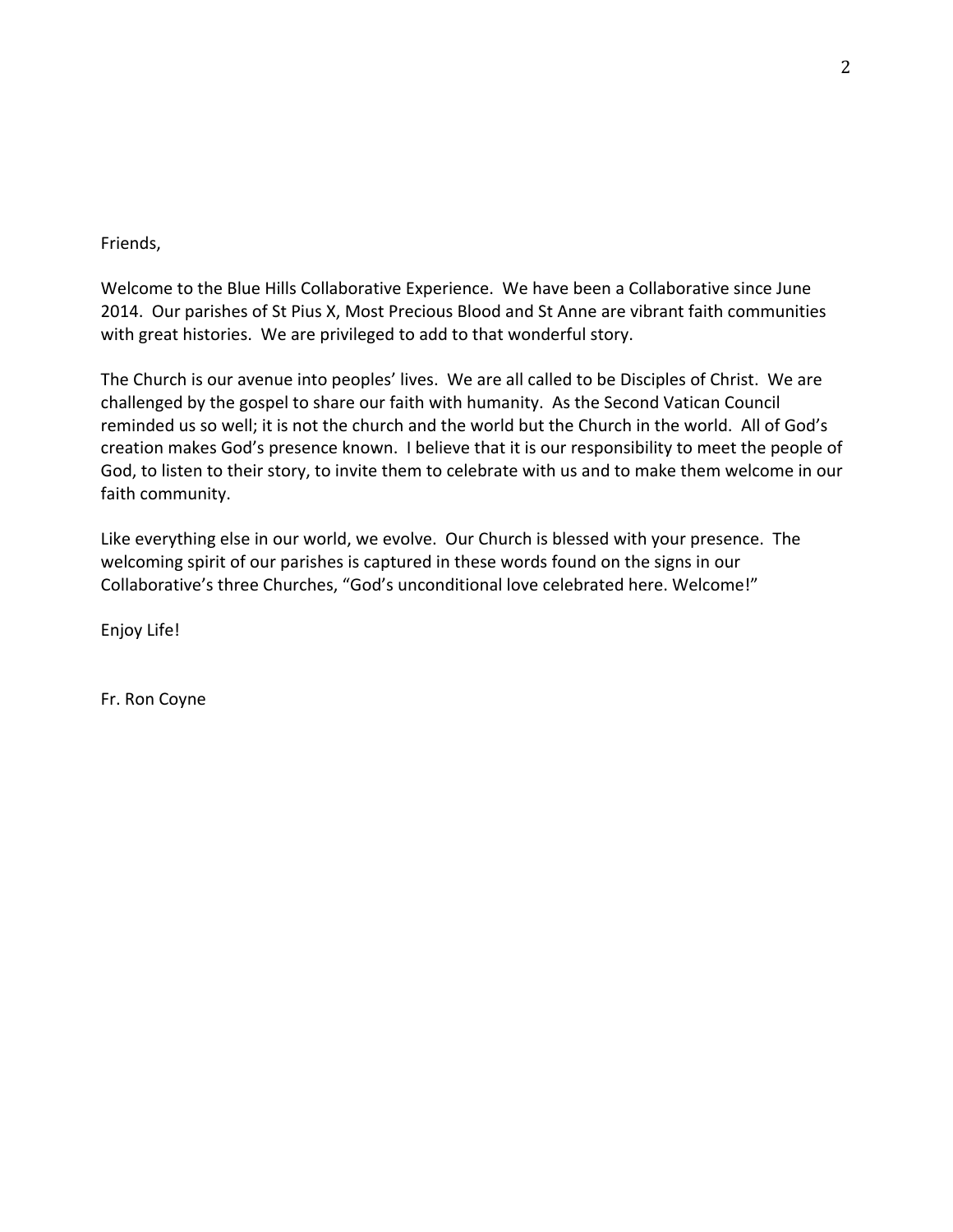# *Purpose [WHY we exist]*

The purpose of the Blue Hills Catholic Collaborative is to enliven and strengthen the parishes of Most Precious Blood, St. Pius X and St. Anne by sharing and exemplifying the gospel of Jesus Christ centered on unconditional love and service to one another. We exist to inspire current and future parishioners to further develop their own relationship with Christ, experience the joy of fully participating in a multi-cultural Catholic Christian community and model Christ in our broader community.

# *Values*

*[HOW we will decide, communicate and behave]*

## **SPIRIT OF COMMUNITY -**

We strive to develop a sense of belonging in order to foster a welcoming and nurturing atmosphere as parishioners of Most Precious Blood, St. Pius X and St. Anne come together in a spiritual and social way.

We will live this value by:

- Respectfully listening to one another in all communication strategies and collaborative gatherings in order to more fully understand our similarities and differences;
- Welcoming all who enter our doors to the Eucharistic table and ensuring that they are warmly greeted and encouraged to participate fully; and,
- Challenging one another to come together and create a sense of community through regular collaborative activities.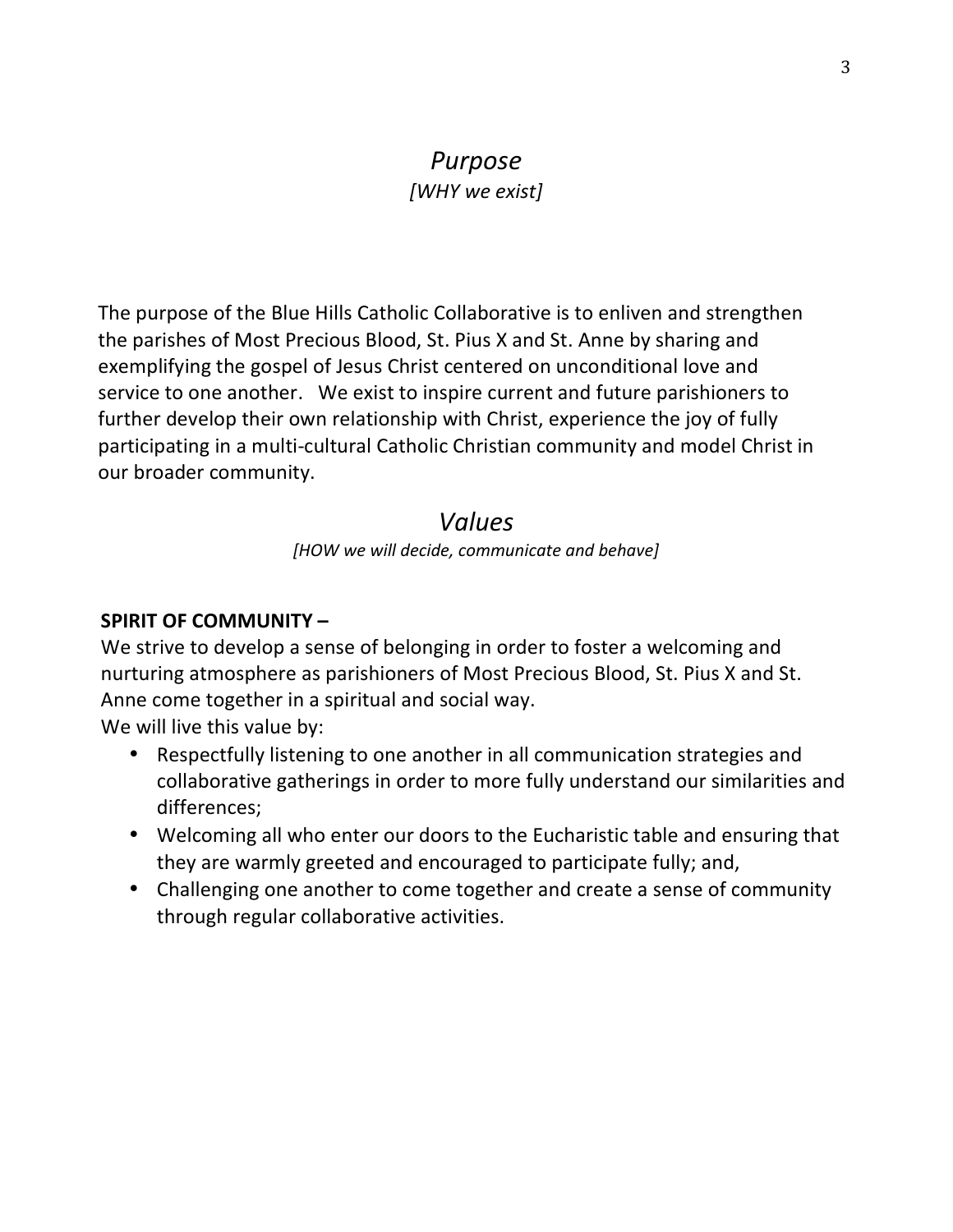# **DISCIPLESHIP –**

We encourage all people to make faith matter by actively embracing and living the teachings of Christ.

We will live this value by:

- Consciously working to deepen and strengthen our personal relationship with Christ;
- Engaging in faith development opportunities and availing ourselves of resources to increase knowledge of our faith; and,
- Being sensitive, respectful, compassionate and responsive to those in need through outreach and service.

# **ACTIVE PARTICIPATION –**

We acknowledge that the success of our three-parish collaborative is dependent upon the time, talents and financial resources of all parishioners. We will live this value by:

- Fully participating in the liturgies by attending regularly, participating in the music, incorporating the message into our daily lives and actions and
	- considering taking on additional ministry roles to further enhance the liturgies for all those in attendance;
	- Committing ourselves to the growth of our Parishes, the Collaborative and the broader Catholic community, today and for future generations by contributing finances and time to the maximum extent possible for each of us; and,
	- Extending an invitation to family and friends and others in the community who have not been present at recent celebrations.

# *Vision*

# [WHERE we feel called to be in five years]

Our community will be fully engaged individually and collectively in experiencing and modeling the joy of a life centered in Christ. Our pews and ministries will be overflowing, our properties will sparkle and our people will be beacons of hope and love.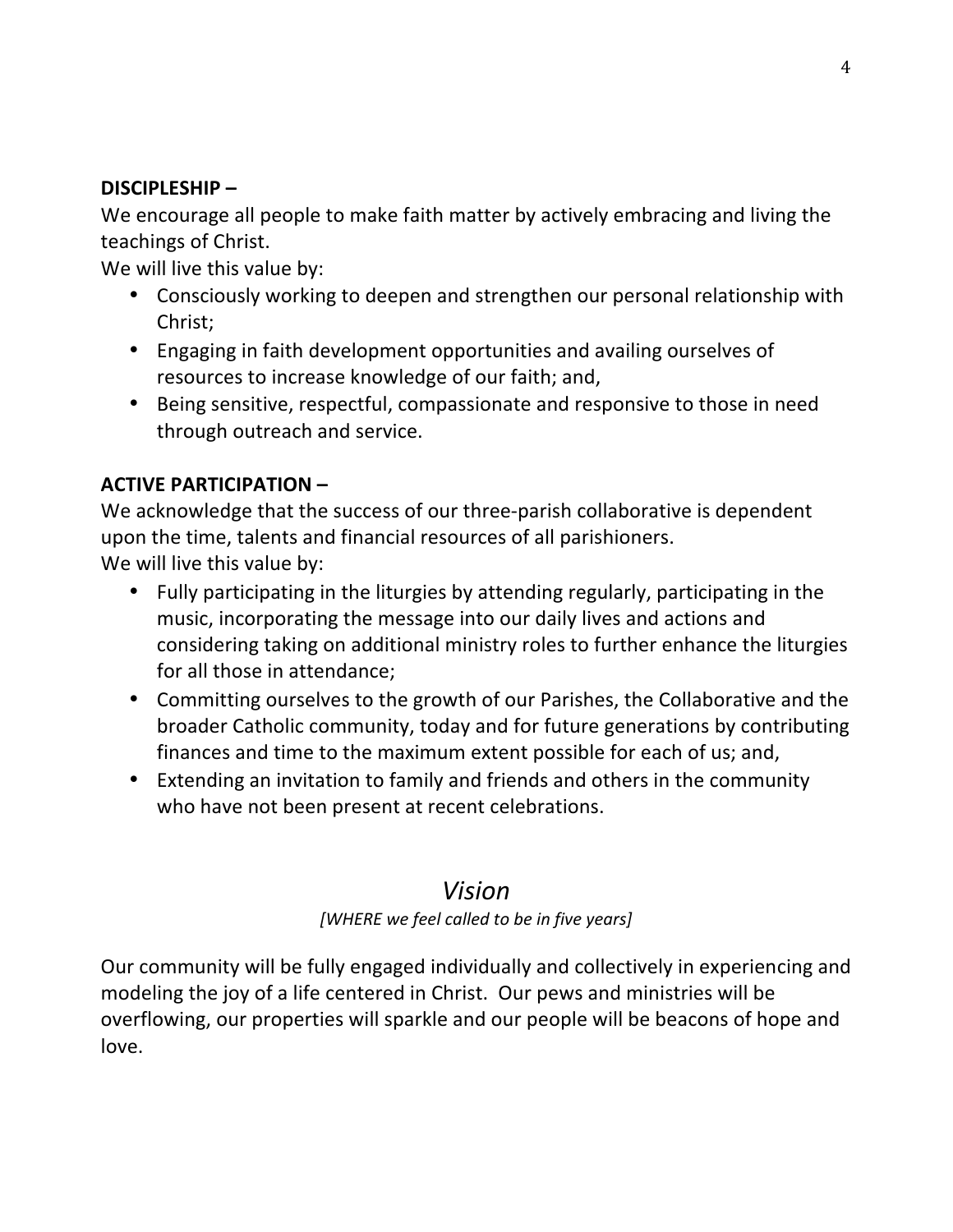# *Priorities*

[WHAT we will accomplish in the next 18-36 months]

## **PRIORITY: ENRICHING THE SUNDAY EXPERIENCE**

The Sunday experience at Mass is a top priority for the Collaborative because it is where we see people the most and we are able to make an impression week after week. If we make the experience engaging for all ages and make people feel that they are participating and learning something that deepens their relationship with Christ and with our community, then they will want to be there. If people feel that they are welcome, feel a sense of belonging, and they enjoy being at Mass, then they may talk to their friends and family and recommend the Parishes of the Collaborative to them.

## Goal: Fully Implement a Host Team Program for each Mass (9 Masses across Collaborative) by *June 30, 2019*

#### **Possible responsibilities of a Host Team:**

- Ensuring set-up (Church is free of trash, random papers, etc. at entrance and in pews; Mass books in proper place (distributed among pews or in racks); songs listed on music boards; broken pews or kneelers are repaired)
- Greeting people as they arrive for Mass
- Thanking people for coming as they leave, directing to hospitality (if applicable); distributing bulletin and highlighting any upcoming Parish events for them to consider

## *Strategies/Action Steps:*

- Pastor to identify staff member to coordinate program
- Staff member and Pastor to identify and engage a Captain for each Parish
- Captains, with staff member, to establish expectations of Host Team members; integrate with responsibilities of ushers and Eucharistic Ministers
- Identify and engage Host Team members in accordance with their individual gifts/abilities and with a goal of a diverse pool of participants
- Train Host Team members
- Establish time line to roll out Host Team Program across all Masses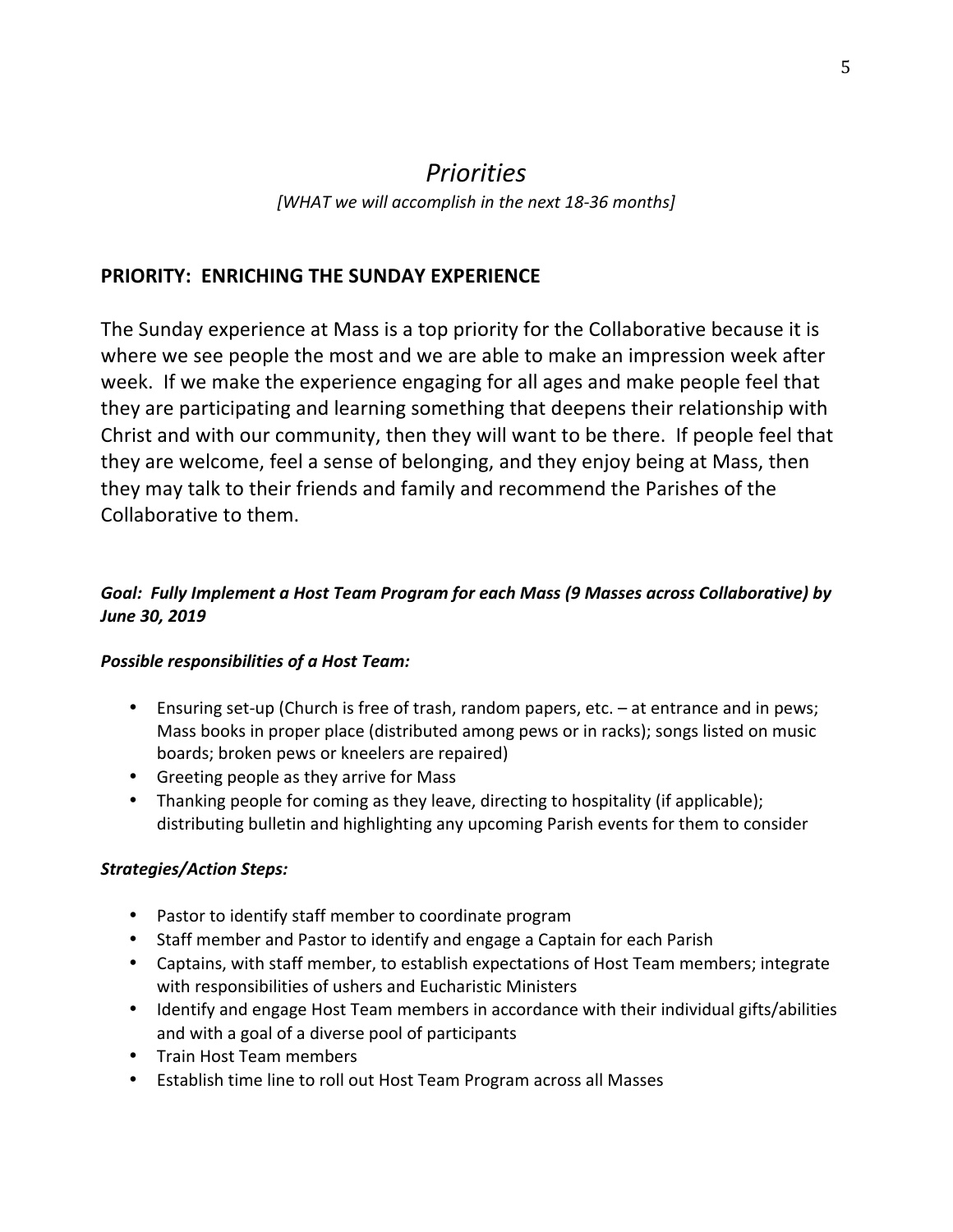#### Goal: Increase and train 10 additional participants in Mass-related ministries (lectors, leaders of song and other music team members, Eucharistic Ministers, ushers, altar servers) by June 30, *2017 and each year of this plan thereafter*

## *Strategies/Action Steps:*

- Director of Ministries (in conjunction with the Director of Music, as appropriate) shall establish guidelines and expectations for each Mass-related ministry role with an overall goal of ensuring that ministers are encouraging active and joy-filled participation in the Mass; sharing their own joy and witnessing to their own faith; and, enriching the experience for all attending
- Recruit new Mass-related ministers with a goal of maintaining a diverse pool across age, gender, race/ethnicity, cultural backgrounds and other identities
- Devise and implement a purposeful plan to recruit young people as they "age-out" of Religious Education program
- Engage in training or professional development opportunities available through the Archdiocese or otherwise provide training and professional development opportunities
- Provide feedback to Mass-related ministers and arrange for periodic feedback from Mass attendees

## **PRIORITY: BUILDING A CULTURE OF INVESTMENT**

Challenging ourselves and one another to take on the responsibility of the future of our parishes by investing our time, talent and resources is a top priority for the Collaborative because we realize that our community only will survive and grow, if we, as its members, choose to nurture and support it. As recipients of the gift of faith, we owe it to ourselves, to one another and to future generations to commit to personal efforts to ensure that our parishes thrive.

Goal: Create and maintain an effective and accessible system of communications across all *three parishes.* Steps to begin immediately with a goal of having a fully functioning system by June 30, 2017, reviewed at least annually for refinement and modification.

#### *Strategies/Action Steps:*

• Engage a technologically knowledgeable team to work with the Director of Ministries and the Pastoral Council to identify ways of utilizing up-to-date technology to improve communications among the 3 parishes and to the broader community, including a parish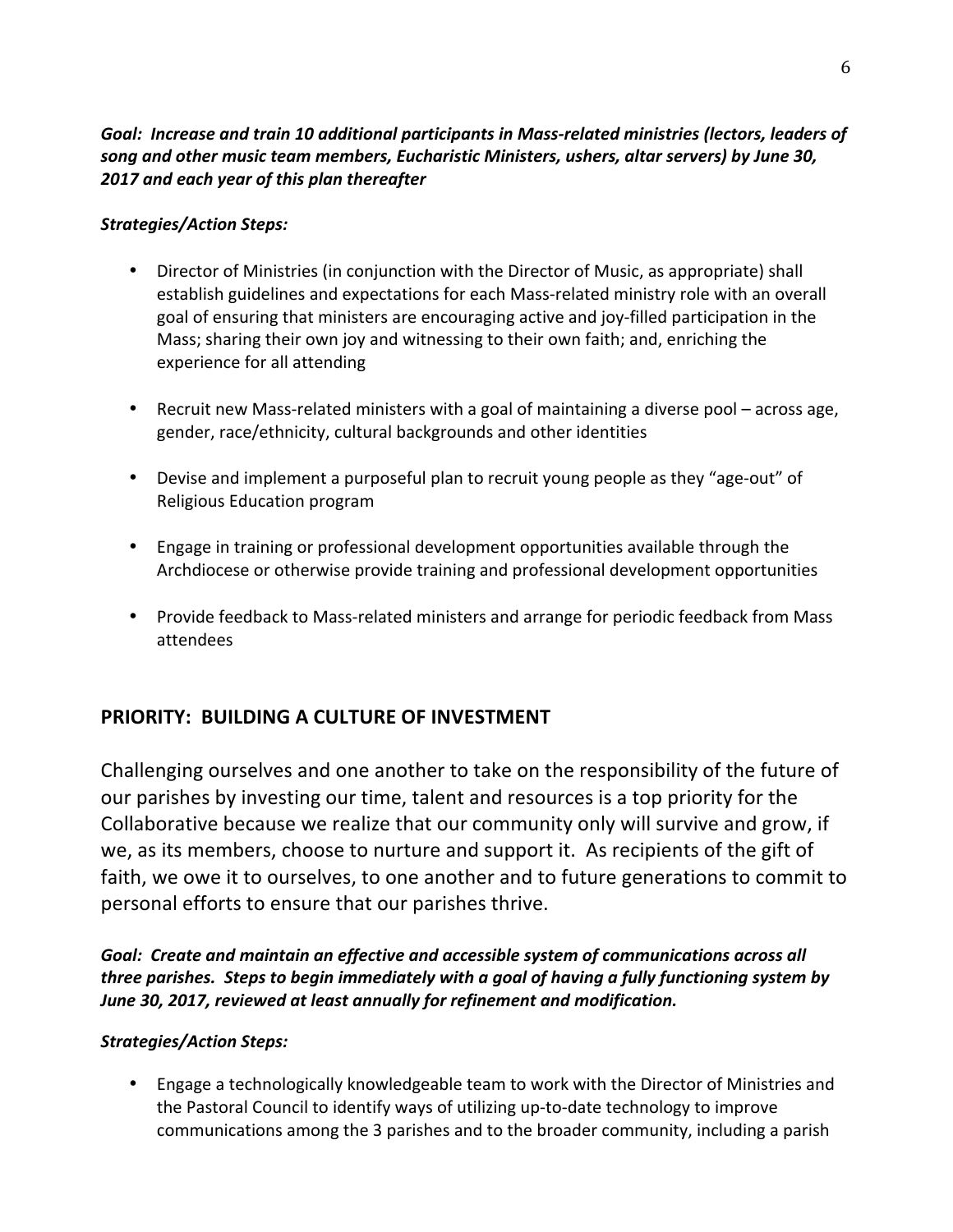and collaborative membership directory available to the Collaborative Staff (where in addition to general information, current and new parishioners identify the areas in which they would choose to donate time/talents) with associated mailing lists and listservs (for electronic mailings); and a user-friendly collaborative website that provides up-to-date information on the services, opportunities, and contact persons in our parishes, a calendar of events (with associated contact names), and a list of all Pastoral and Finance Council members and availability of meeting minutes; helps to spread the message being preached within our Collaborative and of Pope Francis to those not yet attending Masses; and incorporates a portal to use as a surveying tool (SurveyMonkey). Charge a Staff member to update the website weekly per an established updating schedule.

- Consider an associated social media communications plan.
- Create a unified Weekly Bulletin with a consistent format that mirrors, as best possible, our Collaborative website.
- Publish an annual financial report available to all parishioners as soon as is reasonably possible after the close of the operating year of June 30.
- Ensure that Pastoral Council and Finance Councils prepare minutes of meetings to be made available to parishioners.
- Hold, at least annually, an open forum for parishioners to hear from and ask questions of Collaborative Leadership.

# Goal: Hire a trained and motivating youth ministry coordinator to build a youth ministry *program that engages active participation of 15-25 young people by June 30, 2018.*

#### *Strategies/Action Steps:*

- Prepare a job description for a Youth Ministry Coordinator and publish it as appropriate, for example on the Collaborative website.
- Pastor and other members of the Collaborative leadership to identify individuals known by them who would be effective in the role and make targeted outreach to them to encourage them to consider applying.
- Include a line item for salary and benefits of a Youth Ministry Coordinator in the 2017-2018 budget.
- Pending the hiring of a Youth Ministry Coordinator, continue holding events at the Collaborative Center and otherwise under the direction of the Director of Ministries.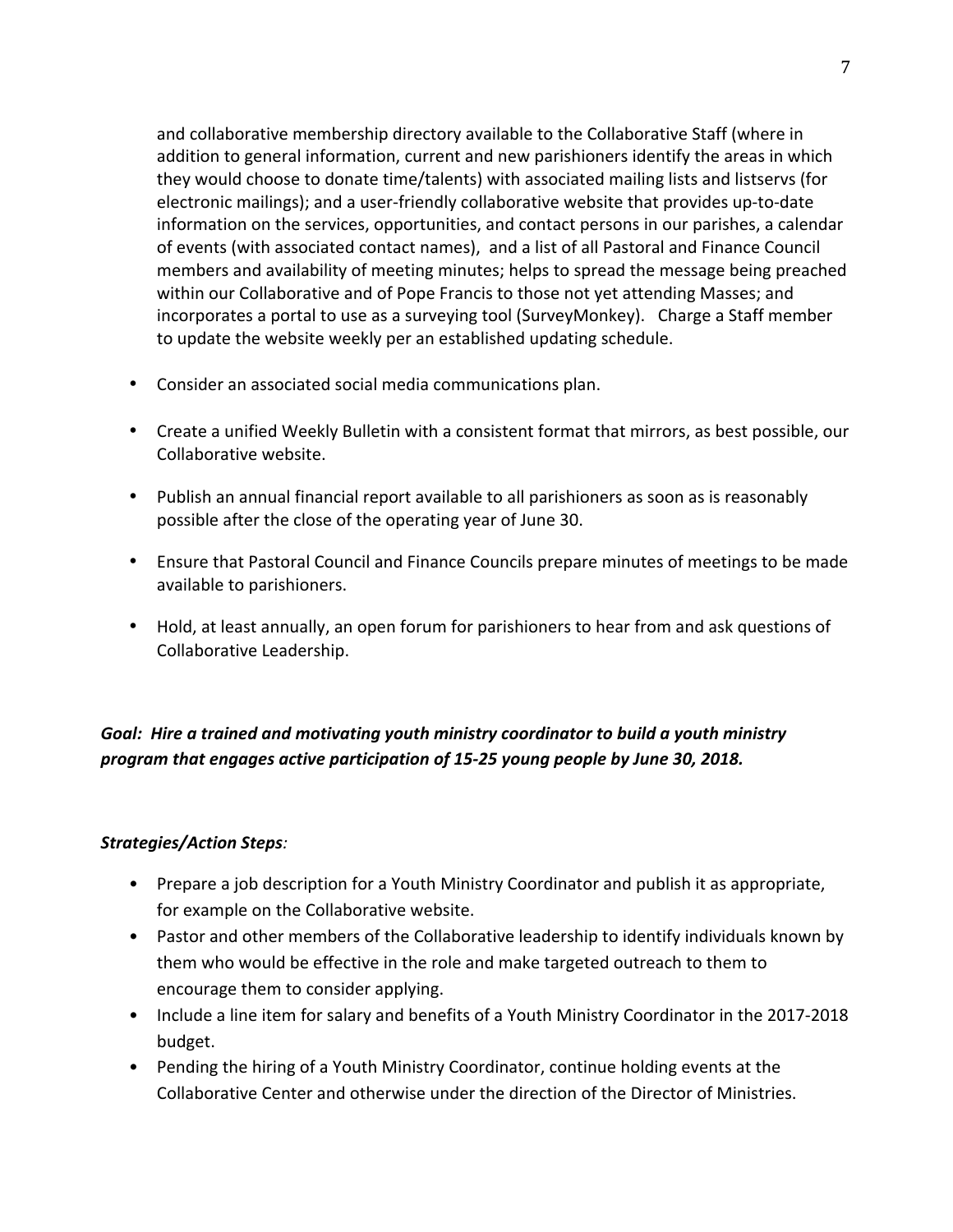#### Goal: Increase the combined amount of the 3 parishes' offertory collections (including Grand *Annual)* by an average of \$2000 per month in each of the three years of this plan.

#### *Strategies/Action Steps:*

- Enhance the education of parishioners about current levels of giving, parish priority needs and goals and the realistic cost of services. Charge financial leadership (beyond Pastor) with responsibility to communicate needs in spirit of generosity and hope. Consistently communicate weekly offertory results of all three parishes and as a collaborative with comparison to weekly goal (or past results) and fundraising results against goal (or past results).
- Implement online giving with instructions on the Collaborative website.
- Finance Councils and Pastoral Council to analyze current annual fundraising activities and recommend future ones within a coordinated schedule and with the goals of reducing people effort as compared to financial return and increasing the participation of families and young adults; anticipate at least one fundraising event per quarter.
- Consistently encourage parishioners to invite those not currently engaged to attend Mass or events and offer their ideas on how to become more visible to the broader community; provide an opportunity for parishioners to report when they bring new people to Mass or events.

## **PRIORITY: INSPIRING VOCATIONS**

Committing ourselves to create and foster an environment that inspires parishioners to discern through prayer, reflection and discussion how God is calling each of us to serve our faith community is a top priority for the Collaborative because we want our parishes to be reinvigorated with healthy leadership centered around open minds and open hearts living out the gospel. In particular, as directed by Cardinal Sean O'Malley of the Archdiocese of Boston, we will focus on engaging with boys and young men to consider following Christ as a diocesan priest.

Goal: Create a Collaborative Vocation Team of 5-6 members, including the Pastor, the Director of Ministries and a representative from each parish by October 1, 2016.

#### *Strategies/Action Steps:*

• Solicit interest from potential parish representatives.